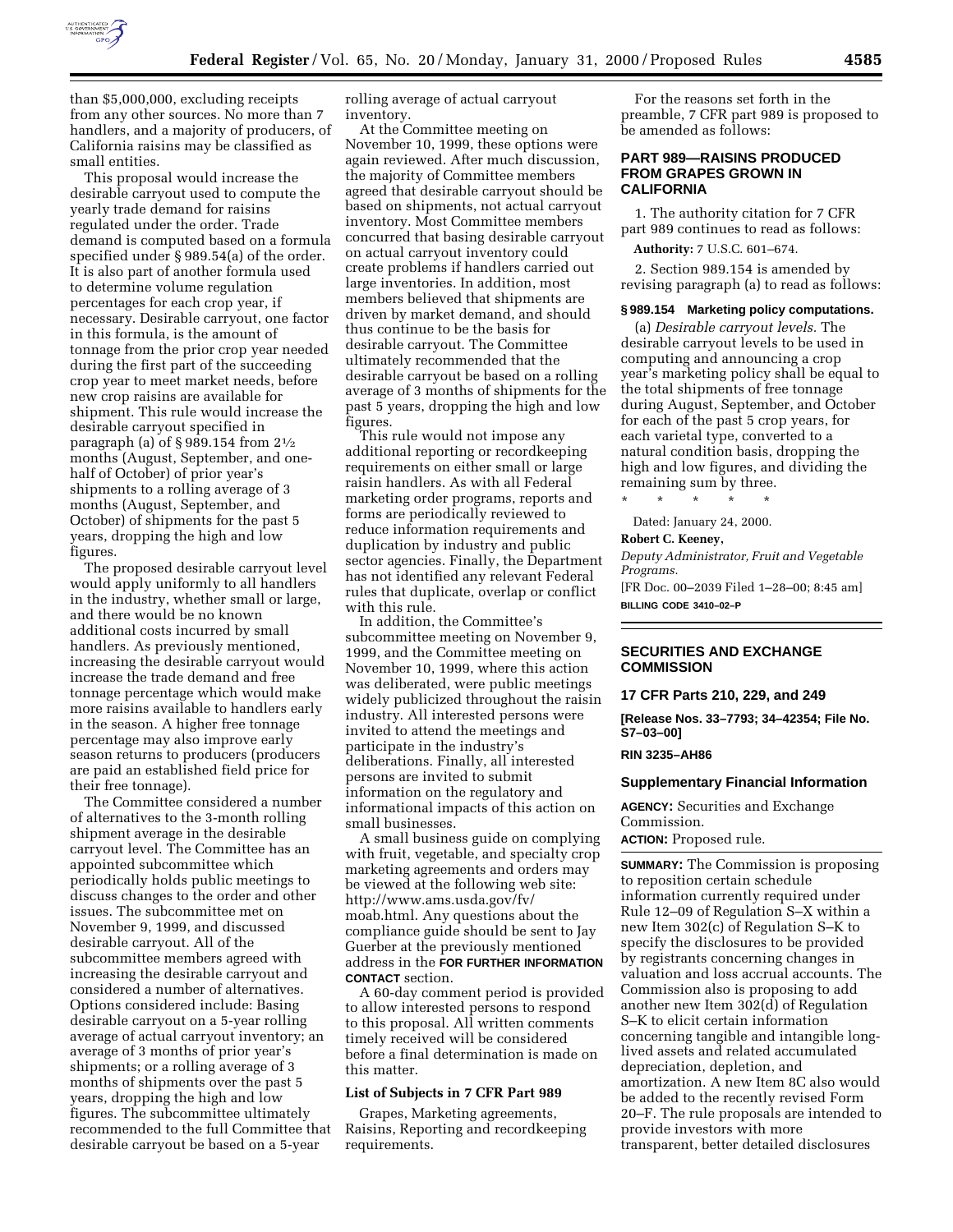concerning changes in valuation and loss accrual accounts and in the underlying accounting assumptions and more detailed information to assess the effects of useful lives assigned to longlived assets.

**DATES:** Comments should be received by April 17, 2000.

**ADDRESSES:** Please send three copies of your comment letter to Jonathan G. Katz, Secretary, U.S. Securities and Exchange Commission, 450 Fifth Street, NW, Washington, DC 20549–0609. Interested persons also may submit comments electronically at the following e-mail address: *rulecomments@sec.gov.* All comment letters should refer to File No. S7–03–00; please include this file number in the subject line if you use e-mail. Anyone can inspect and copy the comment letters in our Public Reference Room at 450 Fifth Street, NW, Washington, DC 20549–0609. We will post electronically submitted comment letters on the Commission's Internet Web Site (*www.sec.gov*).

**FOR FURTHER INFORMATION CONTACT:** John W. Albert, Associate Chief Accountant, or Richard L. Rodgers, Professional Accounting Fellow, Office of the Chief Accountant, at (202) 942–4400, or Louise M. Dorsey, Assistant Chief Accountant, Division of Corporation Finance, at (202) 942–2960, U.S. Securities and Exchange Commission, 450 Fifth Street, NW, Washington, DC 20549–0609.

**SUPPLEMENTARY INFORMATION:** The Commission is proposing to reposition certain schedule information currently required under Rule 12–09 of Regulation  $S-X^1$  within a new Item  $30\overline{2}$ (c) of Regulation S–K<sup>2</sup> to specify the disclosures concerning valuation and loss accrual accounts to be provided by registrants. The Commission also is proposing to add another new Item 302(d) of Regulation  $S-K<sup>3</sup>$  to elicit additional information concerning tangible and intangible long-lived assets and related accumulated depreciation, depletion, and amortization. The proposed addition of Item 302(c) is intended to provide investors with more transparent, better detailed disclosures concerning changes in valuation and loss accrual accounts and in the underlying accounting assumptions. Similarly, the proposed addition of Item 302(d) is intended to provide investors with more detailed information concerning the financial reporting effects of useful lives assigned to long-

lived assets. Because of the repositioning of valuation and loss accrual account disclosure within proposed Item 302(c), Schedule II of Rule 5–04 (Applicable to Commercial and Industrial Companies) 4 and Schedule V of Rule 7–03 (Applicable to Insurance Companies) 5 would be eliminated. Also due to the proposed repositioning, a new Item 8C of Form 20–F 6 would be added to require presentation of supplementary financial information.

#### **I. Background**

Many participants in and observers of the financial reporting process, including the Commission, have noted an apparent increase in abusive ''earnings management'' by public companies.7 While it is recognized that management may properly determine the timing of earnings recognition from certain arms-length transactions (such as the sale of an appreciated asset) or deferral of expense recognition (by delaying expenditures for advertising or maintenance), examples of abusive ''earnings management'' have been occurring with increased frequency. Some observers contend that the apparent increased incidence of ''earnings management'' is in response to an increased pressure to meet earnings estimates in today's markets. With current price-earnings ratios at an all-time high, failure to meet analysts' expectations by even small amounts can have a significant negative effect on market capitalization, which in turn can affect management's ability to retain key employees and grow and operate the business. In response to such factors, the Commission has initiated a series of coordinated actions to address issues related to earnings management. A key element of this action plan addresses the problems caused by a lack of transparency in some aspects of financial reporting.

Problems attributable to lack a transparency noted by observers of the financial reporting process include, but are not limited to:

• Failure to comply with the disclosure requirements for changes in accrued liabilities for certain costs to exit an activity during periods subsequent to the initial charge;

7*See* Remarks by SEC Chairman Arthur Levitt, ''The Numbers Game,'' to the NYU Center for Law and Business, New York, NY, September 28, 1998.

• Grouping dissimilar items into an aggregated classification;

• Recurring "nonrecurring" charges; • Inadequate disclosure of changes in

estimates and in underlying assumptions during the period of change;

• Inconsistent application of SEC required disclosures of valuation and loss accruals, and

• Insufficient information about expected useful lives, changes in useful lives, and salvage values of long-lived assets.

# **II. Proposed Rule Changes**

The proposed amendments would create a new Item 302(c) of Regulation S–K to clarify and expand the supplemental disclosure requirements concerning activity involving valuation and loss accrual accounts so as to improve the transparency of financial reporting by registrants. The proposed requirements are patterned after Rule 12–09 of Regulation S–X which currently requires schedule disclosure of activity in an entity's valuation and qualifying accounts and reserves. The schedule (Schedule II) is structured to show beginning and ending account balances as well as activity, including any adjustments, during the year for individually significant valuation and qualifying accounts and reserves. However, compliance with the schedule requirements appears to be mixed, possibly due to a lack of general agreement as to what constitutes a valuation or reserve account. Also, diversity in practice has resulted from varying approaches to combining individually insignificant account balances.

The Financial Accounting Standards Board's Concepts Statements define a valuation account as a separate item that reduces or increases the carrying amount of an asset or liability. Examples cited include an estimate of uncollectible amounts that reduces receivables to the amount expected to be collected, or a premium on a bond receivable that increases the receivable to its amortized cost or present value. Valuation accounts are part of the asset or liability to which they relate and are neither assets nor liabilities in their own right.8

In addition to detailed disclosures concerning valuation and qualifying accounts, Schedule II also currently requires disclosure of activity concerning balances in ''reserve'' accounts. Because the term ''reserve'' is

<sup>1</sup> 17 CFR 210.12–09.

<sup>2</sup> 17 CFR 229.302(c).

<sup>3</sup> 17 CFR 229.302(d).

<sup>4</sup> 17 CFR 210.5–04.

<sup>5</sup> 17 CFR 210.7–03.

<sup>6</sup> 17 CFR 249.220f. Form 20–F was revised significantly as explained in Release No. 33–7745 (September 28, 1999). These amendments will be effective as of September 30, 2000. The proposed amendments would be incorporated into the revised Form 20–F, Item 8C.

<sup>8</sup>Paragraph 34 of Statement of Financial Accounting Concepts No. 6, *Elements of Financial Statements.*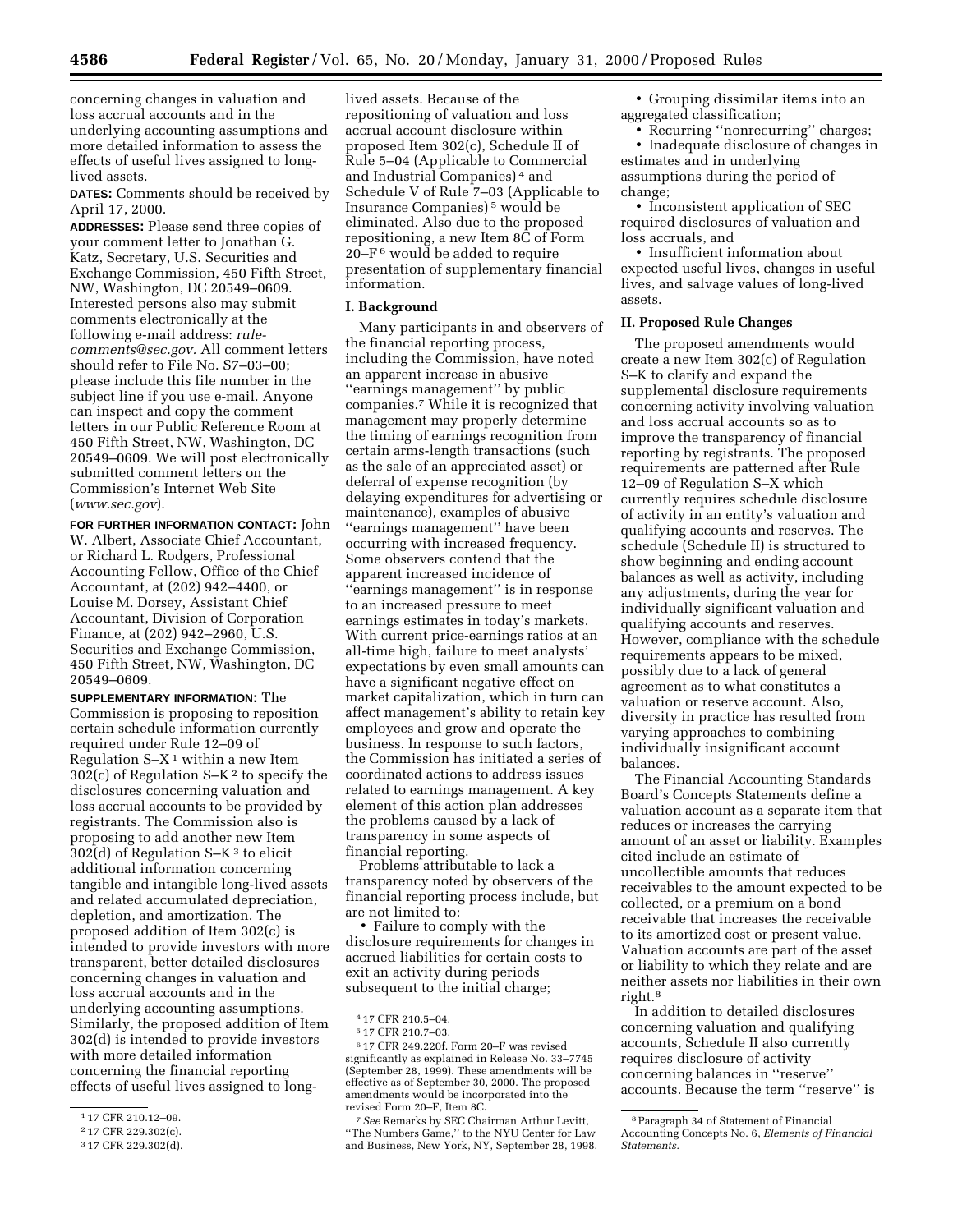not defined in the authoritative accounting literature, its references within the Commission's rules may have confused certain preparers and contributed to diverse reporting practices. As a result of this confusion, reporting by registrants about activity involving these accounts has been mixed, with certain registrants providing more complete disclosures than others in similar circumstances. To avoid future confusion, the Commission proposes to revise the supplemental disclosure requirements to refer to the term ''loss accrual'' thereby appropriately focusing on accruals for loss contingencies.

To reduce the existing diversity in practice and provide a more ''level playing field,'' proposed Item 302(c) sets forth a list of commonly reported loss accrual and/or valuation accounts that the Commission would expect registrants to present within that Item. The list, which was extracted from the SEC reporting guidelines of certain major accounting firms, is suggestive rather than all-inclusive and includes the following accounts:

- Allowance for doubtful accounts and notes receivable
- Allowance for sales returns, discounts, and contractual allowances
- Unamortized premium or discount
- Excess of estimated costs over revenues on contracts (loss contracts)
- Inventory valuation allowance<sup>9</sup>
- Valuation allowance for deferred tax assets
- Liabilities for exit and employee termination costs, including costs related to a restructuring (assuming that the criteria set forth in EITF Issue 94–3 have been met) 10 or to an acquired business (assuming that the criteria under EITF Issue 95–3 have been met) 11
- Liabilities for costs of discontinued operations

10The FASB's Emerging Issues Task Force reached a consensus at its January 19, 1995 meeting on the criteria that must be met for an employer to recognize a liability for the costs of employee termination benefits provided to involuntarily terminated employees and other costs to exit an activity. EITF Issue 94–3, ''Liability Recognition For Certain Employee Termination Benefits and Other Costs to Exit an Activity (including Certain Costs Incurred in a Restructuring).''

<sup>11</sup> Similar to the resolution concerning restructuring-related costs, the EITF reached a consensus at its meetings of July 20–21, 1995 on the conditions under which the costs of a plan to (1) exit an activity of an acquired company, (2) involuntarily terminate employees of an acquired company, or (3) relocate employees of an acquired company should be recognized as liabilities. EITF Issue 95–3, ''Recognition of Liabilities in Connection with a Purchase Business Combination.''

- Liabilities for environmental remediation
- Contingent income and franchise tax liabilities recorded pursuant to FASB Statement 5
- Product warranty liabilities

costs

• Probable losses from pending litigation

Consistent with existing Rule 12–09 of Regulation S–X, the information called for under proposed Item 302(c) must be provided for each period for which an audited income statement is required. Consistent with the Item's income-statement focus, registrants must focus on income statement measures, such as effects on the individual line item, operating income (loss), net earnings (loss), and earnings trends, in making assessments of materiality of particular valuation and loss accrual accounts for purposes of presenting the relevant data.<sup>12</sup> As pointed out by observers of ''earnings management'' abuses, changes in valuation and loss accrual accounts often have a significant impact on income statement results and earnings trends.

Certain detailed disclosures about activity in a specific valuation and loss accrual account are required under existing generally accepted accounting principles (GAAP). For example, disclosure of the net change in the valuation allowance recognized for deferred tax assets is required by Statement of Financial Accounting Standards No. 109, *Accounting for Income Taxes.* To avoid redundancy, detailed information about activity in valuation and loss accrual accounts may be omitted if the same information is provided in the notes to financial statements.

The proposed rules would reposition the required disclosures about activity in a registrant's valuation and loss accrual accounts currently furnished in a schedule to a separate item within the section of Regulation S–K captioned, *Supplementary Financial Information.* The proposed repositioning of disclosures about valuation and loss accrual account activity is intended to encourage registrants to focus on the need to provide a detailed narrative discussion about the assumptions underlying the recognition of a valuation or loss accrual account along with the nature of any changes in those assumptions requiring adjustment to the account balance. Experience has shown that the more free-writing style

permitted to comply with Regulation S-K may be more conducive to detailed narrative explanation that better communicates the financial reporting effects of changes in facts and assumptions.

Although the proposed repositioning of the valuation and loss accrual account activity disclosures would remove these disclosures from explicit coverage in the auditors' report, a registrant's auditors would continue to have certain professional responsibilities resulting from association with these disclosures. Statement on Auditing Standards No. (SAS) 8, ''Other Information in Documents Containing Audited Financial Statements,'' requires the auditor to read other information, such as the supplementary financial information about valuation and loan loss account activity, in a document containing audited financial statements and consider whether such information is materially inconsistent with information appearing in the financial statements. In the event that the auditor discovers a material inconsistency, compliance with SAS 8 would require that the auditor determine whether the financial statements, the auditor's report, or both should be revised.

The Commission also is proposing to add a new Item 302(d) to provide information concerning property, plant, and equipment and related accumulated depreciation, depletion, and amortization. The proposed disclosure would be similar to the schedule information previously required under Rules 12–06 and 12–07 of Regulation S– X. Prior to 1995, registrants were required to provide detailed schedules of property, plant, and equipment and related accumulated depreciation, depletion, and amortization in cases where the property, plant, and equipment account exceeded 25 percent of total assets. Activity disclosed through the schedules included additions, retirements, and other changes in each major fixed asset account. These schedule requirements were rescinded through the Commission's issuance of Financial Reporting Release 44.13 In announcing rescission of the schedule requirements, the amending release cited the views of the majority of commentators that the schedules generally were redundant to information already required in the financial statements.

<sup>9</sup>Use of an inventory valuation allowance to reflect a writedown of inventory to the lower of cost or market at the close of a fiscal period establishes a new cost basis that cannot be marked up based on subsequent changes in market. See Accounting Research Bulletin No. 43, Chapter 4, Statement 5.

<sup>12</sup>Staff Accounting Bulletin 99, ''Materiality'' (August 12, 1999), provides guidelines for assessing materiality thresholds. It emphasizes that the exclusive use of numerical or percentage tests to make materiality determinations is not acceptable. 64 FR 45150 (August 19, 1999).

<sup>13</sup>Release 33–7118, *Financial Statements of Significant Foreign Equity Investees and Acquired Foreign Businesses of Domestic Issuers and Financial Schedules* (December 13, 1994) [59 FR 65632].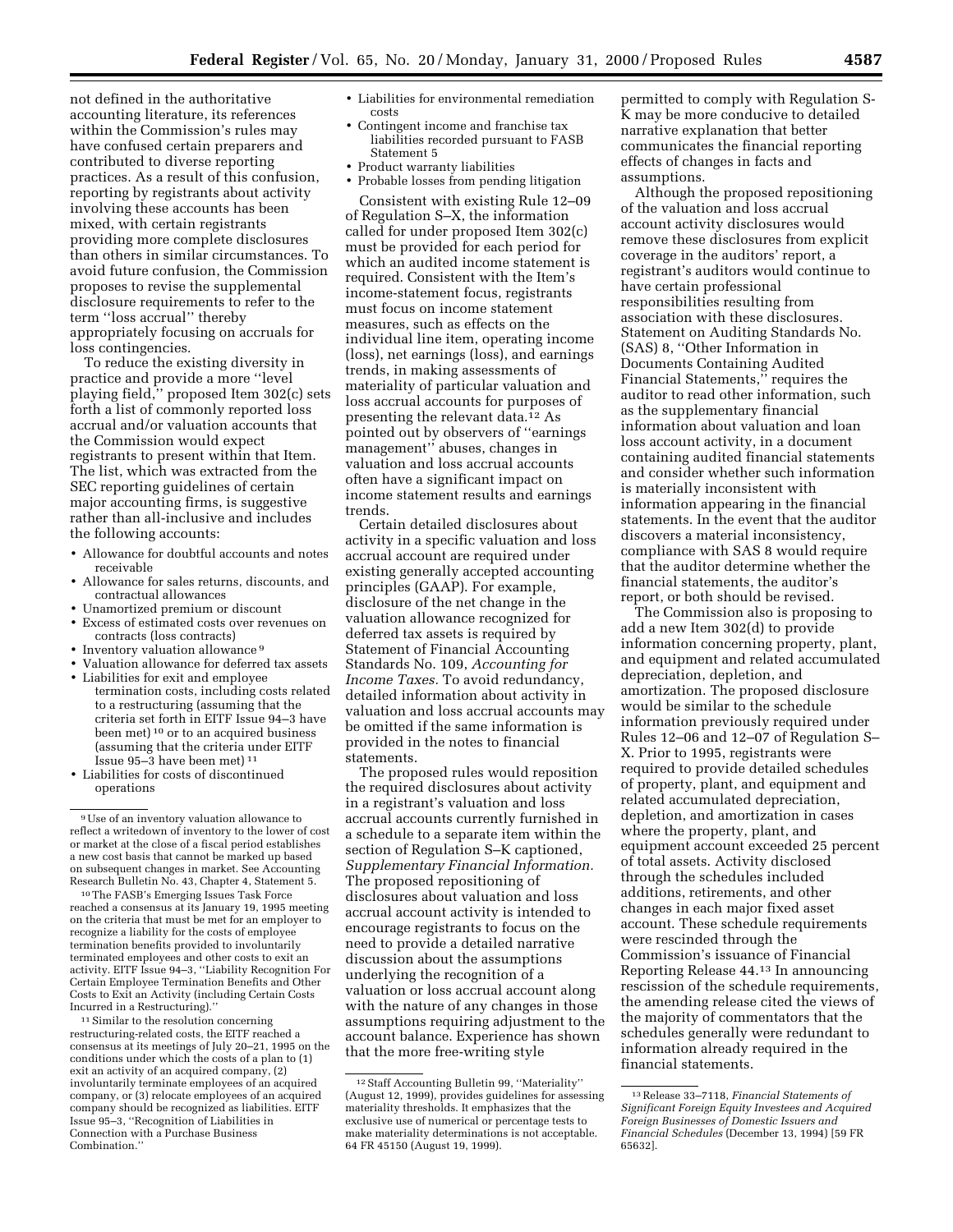Since the issuance of Financial Reporting Release 44, financial analysts have advised the Commission staff that the rescission of the schedule requirements has resulted in a loss of useful information about depreciation methods, useful lives, and salvage values of long-lived assets. Analysts contend that this loss of information has hindered their ability to evaluate management's capital allocation decisions and to estimate future depreciation charges.14

In eliminating these schedule requirements, Financial Reporting Release 44 noted the existence of certain overlapping requirements under GAAP, principally Accounting Principles Board Opinion No. 12, calling for certain disclosures about major components of fixed assets and related accumulated depreciation and amortization account balances.15 However, since the requirements imposed under GAAP may be satisfied by general descriptions rather than the specific data required under the rescinded schedules, the net effect has been the loss of some key analytical data. For example, APB Opinion 12 requires a general description of the method or the methods used in computing depreciation of major classes of fixed assets. APB Opinion 12 also permits accumulated depreciation balances to be shown in the aggregate. No disclosure is required of estimated salvage values.

Financial statement users have expressed frustration due to an inability to recreate the detailed information about activity in specific fixed asset accounts that formerly was provided under Rules 12–06 and 12–07 of Regulation S–X. Experience has shown that compliance with the more general requirements imposed under APB Opinion 12 may not provide all detailed disclosures pertinent to an analysis of changes in fixed assets, and may have contributed to some lack of transparency in financial statements of public companies. Accordingly, the Commission is proposing to reinstate the informational requirements formerly called for under Rules 12–06 and 12–07 and to add disclosures about salvage values. The proposed disclosures would be required to support the account balances of any long-lived asset

separately captioned on the balance sheet.

The Commission staff has noted a similar lack of specificity in the requirements under GAAP for disclosures concerning intangible assets. APB Opinion No. 17, *Intangible Assets,* requires disclosure of the method and period of amortization of an entity's intangible assets.16 However, where the aggregate balance in an intangible asset account has many components (such as goodwill resulting from a number of individual purchase business combinations), the required disclosures may be provided in terms of ranges of amortization periods. Without additional data, users of financial information are unable to evaluate the impact on reported earnings of estimated useful lives assigned to intangible assets resulting from specific acquisitions.17

Therefore, to provide additional analytical data necessary to evaluate the effects of varying amortization periods for intangible assets, the Commission also is proposing to include activity involving intangible assets in new Item 302(d). Furthermore, in order to provide more useful analytical data, the proposed Item would require disclosure about the registrant's goodwill account. In circumstances where the account balance results from different business acquisitions with varying useful lives, the disclosure would need to show the amount of goodwill in the aggregate as well as the account balance of each component assigned a different estimated useful life. However, consistent with the proposed treatment of valuation and loss accrual account activity, detailed information about activity in a particular property, plant, equipment, and intangible asset and related accumulated depreciation, depletion, and amortization account may be omitted if the same information is provided to investors within the notes to financial statements.

In summary, the Commission is proposing amendments to Regulation S– K to specify disclosures of valuation and loss accrual accounts and long-lived assets and related accumulated depreciation, depletion, and amortization in response to problems attributable to a lack of transparency in financial reporting. The proposed disclosures are intended to provide

sufficient analytical information so that changes in the amounts and activity in these accounts are transparent to investors.

The Commission is proposing to amend Form 20–F to include the substance of proposed Items 302(c) and (d). Foreign private issuers, therefore, would be required to provide these disclosures.

# **III. General Request for Comment**

The Commission is proposing these amendments to clarify and expand certain disclosures to be provided as supplementary financial information. If you would like to submit written comments on the proposals, to suggest additional changes, or to submit comments on other matters that might have an impact on the proposals, we encourage you to do so. Besides the specific questions being asked in this release, we also solicit comments on the usefulness of the proposals to security holders, issuers, and the marketplace at large. We would like comments from the point of view of both bidders and targets, as well as security holders and market professionals involved in the mergers and acquisitions area. We also solicit comments specifically addressing whether these proposed changes adequately provide information that is useful to the analysis of financial statements. We also seek comments about whether other amendments are appropriate for that purpose.

The proposed amendments are based on the assumption that the information to be provided is readily available from each registrant's books and records. The Commission understands that some of the information called for under the proposed rules must be collected for the preparation and audit of a registrant's balance sheet and statement of cash flows. Consequently, we are interested in commentators' views as to whether they agree that the information to be provided under the proposed disclosure requirements already is collected as part of the financial statements preparation and related independent audit process.

The staff also seeks specific comments on the following elements of this rule proposal:

1. Are there other specific loss accrual or valuation accounts that should be added to the list of accounts identified within proposed Item 302(c)?

2. Should specific percentage tests be used to trigger specific account disclosures within the proposed rules? For example, should disclosure of loss accrual account activity be required only when the balance sheet item and change during the period exceeds a certain pre-established numerical

<sup>14</sup>Letter to Lynn Turner, Chief Accountant, Securities and Exchange Commission from the Financial Accounting Policy Committee of the Association for Investment Management and Research dated October 19, 1998.

<sup>15</sup>Accounting Principles Board Opinion No. 12, *Omnibus Opinion—1967* addresses, among other topics, Disclosure of Depreciable Assets and Depreciation (see paragraphs 4 and 5).

<sup>16</sup>See paragraph 30 of APB Opinion No. 17. 17For example, disclosure may be provided that an entity's amortization of goodwill attributable to various business acquisitions ranges from five to forty years. Analysis of the impact of the selection of specific useful lives would be improved if details were provided as to which specific goodwill allocations fell on which end of the range.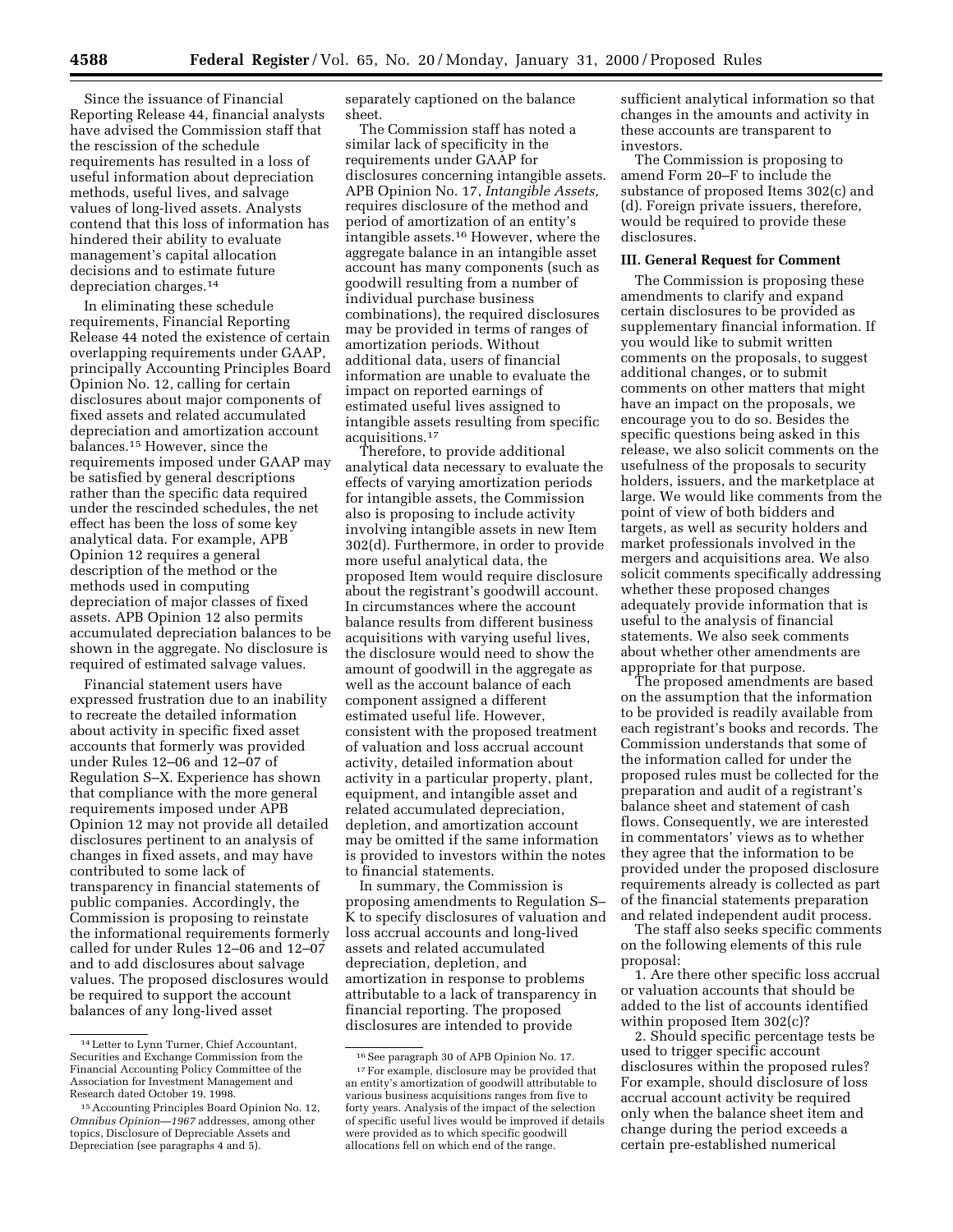threshold (for example, 5% of total assets or 3% of pretax income)? If so, what is an appropriate threshold?

3. Should the placement of the proposed data be moved within MD&A or to some other section of the filing to enhance the prominence of the disclosures?

4. Should presentation of the proposed data be limited to the Form  $10–K?$ 

5. Should the disclosure requirements be restricted to those registrants that exceed a certain size or meet some other threshold? If so, what would be the appropriate threshold?

6. Are there circumstances where registrants may appropriately exclude disclosure about loss accruals related to litigation because of concerns about confidentiality while still conforming with GAAP? If so, please describe such circumstances in detail.

7. Should the disclosures concerning valuation and loss accrual account activity be required when interim financial statements are presented?

8. Should the disclosures concerning changes in property, plant, equipment, and intangible assets and related accumulated depreciation, depletion, and amortization be required when interim financial statements are presented?

Please send three copies of your comment letter to Jonathan G. Katz, Secretary, US Securities and Exchange Commission, 450 Fifth Street, NW, Washington, DC 20549. Interested persons also may submit comments electronically at the following e-mail address: rule-comments@sec.gov. All comment letters should refer to File No. S7–03–00; please include this file number in the subject line if you use email. Anyone can inspect and copy the comment letters in our public reference room at 450 Fifth Street, NW, Washington, DC 20549. We will post electronically submitted comment letters on our Internet Web Site (www.sec.gov).

# **IV. Paperwork Reduction Act**

The proposals contain ''collection of information'' requirements within the meaning of the Paperwork Reduction Act of 1995 (PRA). Our staff has submitted the proposals for review to the Office of Management and Budget (OMB) in accordance with the PRA. The title of the affected information collection is ''Supplementary Financial Information.'' An agency may not conduct or sponsor, and a person is not required to respond to, a collection of information unless it displays a currently valid control number. The proposals would revise a current

collection of information, Regulation S– K, which currently is assigned OMB Control Number 3235–0071.

The proposals are designed to elicit improved disclosures about (1) Registrants' property, plant, equipment and intangible assets, (2) Allowances for accumulated depreciation, depletion, and amortization of property, plant, equipment, and intangible assets, and (3) Valuation and loss accrual accounts. The purpose of these disclosures is to improve investors' understanding of how these items impact the numbers in the financial statements and to reduce the potential for abuse from establishing inappropriate amounts of valuation and loss accrual accounts and similar items. The information needed for preparation of these disclosures should be readily available from the registrant's books and records. Also, as discussed elsewhere in this release, small business issuers would not be impacted by the proposals.

The likely respondents to the collection of information request include those currently filing Forms 10– K, 10, 20–F, and F–1. Registrants not eligible for incorporation by reference filing under Forms S–4 and F–4 are required to present schedule information. The information typically would be collected once a year in the Form 10–K and then incorporated by reference into other forms as appropriate. Based on a sample of Forms 10–K filed by registrants currently presenting valuation and qualifying account and reserve disclosures under Schedule II, it is estimated that approximately 2,900 respondents would be required to include the disclosures proposed under Item 302(c) in their Form 10–K filings.

The staff has received input from a diversified, multi-divisional registrant estimating that the average burden hours to begin collecting the appropriate records and report the proposed disclosures about valuation and loss accrual account activity each year would be 247 hours per registrant but that the annual, recurring burden would be only 17 hours per registrant. The cost estimates were based on the company's previous experience in complying with the requirements of Schedule II. Extending the cost burden estimates to the approximately 2,900 registrants currently estimated to be filing valuation and qualifying account schedule data after initial start up burdens results in an estimated total recurring, annual burden of 49,300 hours.

The same diversified, multi-divisional registrant also provided input concerning the estimated burden hours

involved in beginning to comply with proposed Item 302(d) concerning changes in long-lived assets and related accumulated depreciation, depletion, and amortization. It is estimated that 133 burden hours per registrant would be required initially to comply with the proposed requirements under Item 302(d) but that the annual recurring burden would be approximately only 35 hours per registrant. Assuming that approximately the same number of SEC registrants required to furnish valuation and loss accrual account activity also would be impacted by the proposed long-lived asset disclosures (approximately 2,900), the total recurring annual burden would approximate 101,500 hours.

Preparing and disclosing the Supplementary Financial Information will be mandatory to the extent a registrant must file with the Commission audited annual financial statements in accordance with Regulation S–X, 17 CFR 210, and the registrant has had significant activity involving the information required by the proposed new items in Regulation S–K. The supplementary data will be public information.

Pursuant to 44 U.S.C. § 3506(c)(2)(B), the Commission solicits comments on (i) Whether the proposed collection of information is necessary for the proper performance of the functions of the agency, including whether the information shall have practical utility; (ii) The accuracy of the agency's estimate of the burden of the proposed collection of information; (iii) Whether there are ways to enhance the quality, utility, and clarity of the information to be collected; and (iv) Whether there are ways to minimize the burden of collection of information on those who are to respond, including through the use of automated collection techniques or other forms of information technology.

Persons wishing to submit comments on the collection of information requirements should direct them to the Office of Management and Budget, Attention: Desk Officer for the Securities and Exchange Commission, Office of Information and Regulatory Affairs, Washington, DC 20503, and should also send a copy of their comments to Jonathan G. Katz, Secretary, US Securities and Exchange Commission, 450 Fifth Street, NW, Washington, DC 20549–0609, with reference to File No. S7–03–00. The Office of Management and Budget is required to make a decision concerning the collection of information between 30 and 60 days after publication. Requests for materials submitted to OMB by the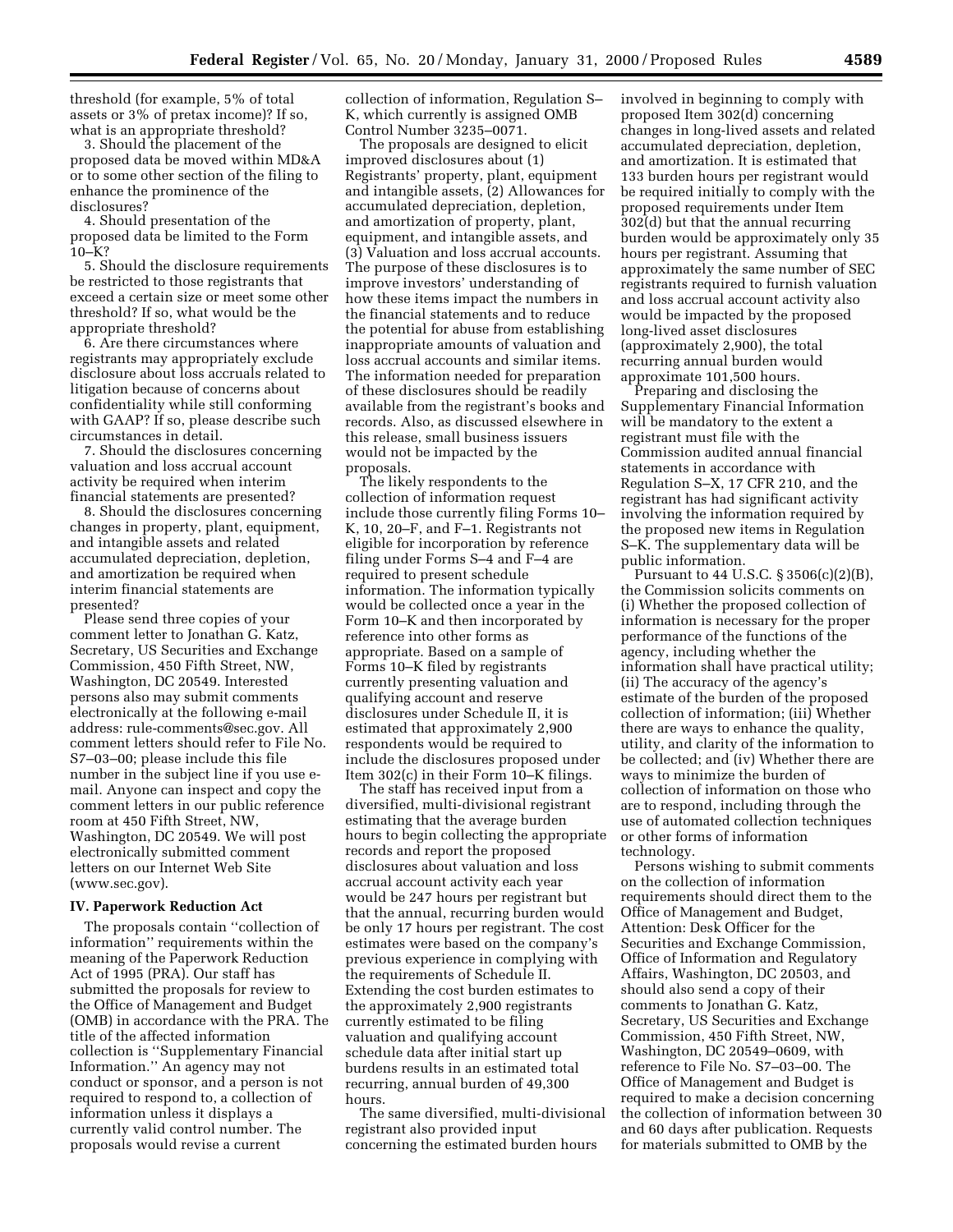Commission with regard to this collection of information should be in writing, refer to File No. S7–03–00 and be submitted to the Securities and Exchange Commission, Records Management, Office of Filings and Information Services.

# **V. Cost-Benefit Analysis**

The new proposals are intended to benefit investors by providing a clearer picture of how registrants may be using valuation and loss accrual accounts and estimates of the useful lives and salvage values assigned to assets to impact the amounts reported in their financial statements. Analysts have suggested, and we agree, that shedding more sunlight on these areas will assist investors in analyzing these items and discourage inappropriate ''earnings management,'' thus enhancing the protection of investors. We are unable to quantify this benefit.

The new disclosures will require registrants to prepare two new disclosure items, one of which calls for information that essentially is being provided in an existing schedule. Registrants will face increased costs associated with the preparation and printing of these disclosures; however, because the information should be readily available from each registrant's books and records, we do not believe these costs would be significant. In addition, small business issuers under Regulation S–B and small issuers qualifying for the exemption under Regulation A are not required currently to provide this information and would not be impacted by the proposals. For the purposes of the PRA, we estimate that, after initial start up costs, the annual average hourly burden to comply with proposed Items 302(c) and (d) would be 52 hours. Assuming costs of \$125 per hour and 2,900 registrants, we estimate the average annual paperwork burden as \$18,850,000. We request comment on the reasonableness of these assumptions. We solicit comment on these estimates.

The Commission requests data to quantify the costs and the value of the benefits identified. The Commission also solicits estimates and views regarding the costs and benefits for particular types of market participants, as well as any other costs or benefits that may result from the adoption of the proposed rules. In particular, we request data and analysis on whether the new proposal would result in a major increase in costs or prices for consumers or individual industries, or significant adverse effects on competition, investment, productivity, innovation, or small business. Specifically:

1. What are the expected increases in costs for:

a. Internal financial reporting costs for the necessary data accumulation and preparation?

b. Printing costs?

c. Other costs? (please explain)

2. What would be the expected impact on costs in response to 1. above if disclosure of valuation and loss accrual account activity was required on a quarterly basis?

3. What are the expected cost savings from no longer requiring schedule disclosure of valuation and loss accrual account activity subject to audit?

The Commission also is interested in the views of users of financial information as to any other costs or benefits that would result from adoption of the proposed disclosures.

Commentators are requested to provide empirical data to support their views.

# **VI. Consideration of impact on the Economy, Burden on Efficiency, Competition and Capital Formation**

For purposes of the Small Business Regulatory Enforcement Fairness Act of 1996 (SBREFA),18 the Commission also is requesting information regarding the potential impact of the proposed rule on an annual basis. Commentators should provide empirical data to support their views.

Section 23(a)(2) of the Securities Exchange Act of 1934 requires the Commission, in adopting rules under the Act, to consider the anti-competitive effects of any rule it adopts.19 We request comment on whether the proposed revision, if adopted, would have an adverse effect on competition or would impose a burden on competition that is neither necessary nor appropriate in furthering the purposes of the Securities Act of 1933 and the Securities Exchange Act of 1934.

Section 2(b) of the Securities Act of 1933 20 and Section 3(f) of the Securities Exchange Act of 1934 21 require the Commission, when engaged in rulemaking that requires a public interest finding, to consider, in addition to the protection of investors, whether the action will promote efficiency, competition and capital formation. Therefore, we solicit comment on what effect the proposed changes, if adopted, may have on efficiency, competition and capital formation.

# **VII. Summary of Regulatory Flexibility Act Certification**

Pursuant to section 605(b) of the Regulatory Flexibility Act,22 Arthur Levitt, Chairman of the Commission, certified that the amendments proposed in this release would not, if adopted, have significant impact on a substantial number of small entities. The reason for this certification is that the supplementary information is not filed by small business issuers. In addition, the proposed amendments would require registrants to present supplementary data that should be easily retrievable from their books and records. We include the Certification in this release as Attachment A and encourage written comments relating to it. Commentators should describe the nature of any impact on small entities and provide empirical data to support the extent of the impact.

#### **VIII. Codification Update**

The Commission proposes to amend the ''Codification of Financial Reporting Policies'' announced in the Financial Reporting Release No. 1 (April 15, 1982) [47 FR 21028] to:

1. Delete Section 209, Property, Plant, and Equipment Disclosure Requirements.

2. Add new Section 217, Valuation and Loss Accrual Accounts to include the fourth and fifth paragraphs under Section II of this release captioned, Proposed Rule Changes.

The Codification is a separate publication of the Commission. It will not be published in the Code of Federal Regulations.

## **IX. Statutory Basis**

The Commission proposes the rule changes explained in this release pursuant to Sections 6,7,8,10 and 19(a) of the Securities Act and Sections 3,10A,12,13,14,15(d) and 23(a) of the Exchange Act.

# **List of Subjects in 17 CFR Parts 210, 229, and 249**

Accounting, Reporting and recordkeeping requirements, Securities.

# **Text of Proposals**

Accordingly, the Commission proposes to amend Title 17, Chapter II of the Code of Federal Regulations as follows:

**PART 210—FORM AND CONTENT OF AND REQUIREMENTS FOR FINANCIAL STATEMENTS, SECURITIES ACT OF 1933, SECURITIES EXCHANGE ACT OF 1934, PUBLIC UTILITY HOLDING COMPANY ACT OF 1935, INVESTMENT COMPANY ACT OF 1940, AND ENERGY POLICY AND CONSERVATION ACT OF 1975**

1. The authority citation for part 210 continues to read as follows:

<sup>18</sup>Pub. L. No. 104–121, 110 Stat. 857 (1996) (codification in various sections of 5 U.S.C. and 15 U.S.C. and a note to 5 U.S.C. 601).

<sup>19</sup> 15 U.S.C. 78 w(a)(2).

<sup>20</sup> 15 U.S.C. 77(b).

<sup>21</sup> 15 U.S.C. 78c(f).

<sup>22</sup> 5 U.S.C. 605(b).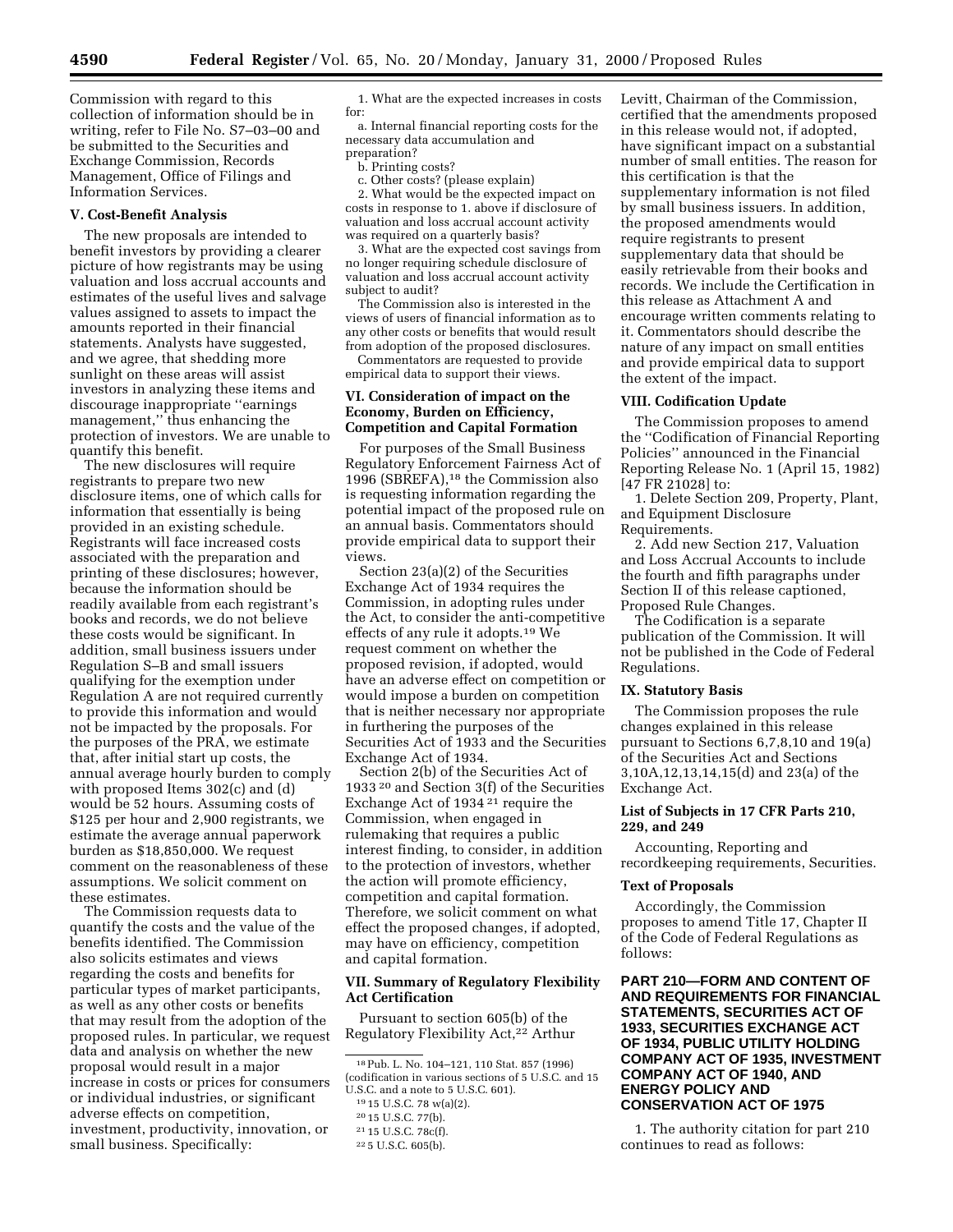**Authority:** 15 U.S.C. 77f, 77g, 77h, 77j, 77s, 77z–2, 77aa(25), 77aa(26), 78j–1, 78*l*, 78m, 78n, 78o(d), 78u–5, 78w(a), 78*ll*(d), 79e(b), 79j(a), 79n, 79t(a), 80a–8, 80a–20, 80a–29, 80a–30, 80a–37(a), unless otherwise noted.

2. By amending § 210.5–04 as follows:

a. By revising paragraph (a)(1);

b. Removing paragraph (a)(2);

c. Redesignating paragraph (a)(3) as (a)(2); and

d. Removing and reserving Schedule II to read as follows:

# **§ 210.5–04 What schedules are to be filed.**  $(a) * * *$

(l) The schedule specified in this section as Schedule III shall be filed as of the date of the most recent audited balance sheet for each person or group. \* \* \* \* \*

3. By amending § 210.7–05 as follows: a. By revising paragraphs (a)(2) and

(a)(3); and b. Removing and reserving Schedule

V to read as follows:

#### **§ 210.7–05 What schedules are to be filed.**

 $(a) * * * *$  $(1) * * * *$ 

(2) Schedule IV specified in this

section shall be filed for each period for

which an audited income statement is required to be filed.

(3) Schedules II and III in this section shall be filed as of the date and for the periods specified in the schedule.

\* \* \* \* \*

# **PART 229—STANDARD INSTRUCTIONS FOR FILING FORMS UNDER SECURITIES ACT OF 1933, SECURITIES EXCHANGE ACT OF 1934 AND ENERGY POLICY AND CONSERVATION ACT OF 1975— REGULATION S–K**

The authority citation for part 229 continues to read in part as follows:

**Authority:** 15 U.S.C. 77e, 77f, 77g, 77h, 77j, 77k, 77s, 77z–2, 77aa(25), 77aa(26), 77ddd, 77eee, 77ggg, 77hhh, 77iii, 77jjj, 77nnn, 77sss, 78c, 78i, 78j, 78*l*, 78m, 78n, 78o, 78u–5, 78w, 78*ll*(d), 79e, 79n, 79t, 80a– 8, 80a–29, 80a–30, 80a–37, 80b–11, unless otherwise noted.

\* \* \* \* \*

5. By amending § 229.302 by adding paragraphs(c) and (d) to read as follows:

# **§ 229.302 (Item 302) Supplementary financial information.**

\* \* \* \* \*

(c) Information about changes in valuation and loss accrual accounts. Registrants shall provide the following information concerning changes in each major class of valuation or loss accrual account (estimated liabilities) for each period for which an audited income statement is required. Major classes of valuation or loss accrual accounts shall include, but not necessarily be limited to, allowance for doubtful accounts or notes receivables; allowance for sales returns, discounts and contractual allowances; unamortized discount or premium; excess of estimated costs over revenues on contracts (loss contracts); inventory valuation allowance; valuation allowance for deferred tax assets; liabilities for exit and employee termination costs related to a restructuring or a business combination; liabilities for costs of discontinued operations; liabilities for environmental costs; contingent income and franchise tax liabilities recorded pursuant to FASB Statement 5; product warranty liabilities; and probable losses from pending litigation.

| Balance—beginning of period | Additions<br>charged to<br>expense | Deductions/<br>other additions | Balance-end<br>of period |
|-----------------------------|------------------------------------|--------------------------------|--------------------------|
| (1)(3)(5)                   | (4)                                | (2)(4)                         | (6)                      |

*Instructions to paragraph (c).* 1. List separately each major class of valuation and loss accrual account by descriptive title. All loss contingencies recorded pursuant to the requirements of FASB Statement 5 should be reported.

2. Describe the nature of any deductions or additions other than those charged to expense.

3. To the extent that a major class of valuation or loss accrual account is composed of varying elements (*e.g.*, the various elements comprising a registrant's liability for exit and employee termination costs), each significant element should be disclosed.

4. Describe the nature of any changes in the assumptions used in estimating the amount of a valuation or loss accrual account that has

a material effect on the change in the valuation or loss accrual account.

5. Registrants are reminded that if no accrual is made for a loss contingency because all of the conditions specified in FASB Statement 5 have not been met, or if an exposure to loss exists in excess of the recorded amounts, paragraph 10 of that standard requires that disclosure be provided in the financial statements when there is at least a reasonable possibility that a loss or additional loss has been incurred.

6. Use of an inventory valuation allowance to reflect a writedown of inventory to the lower of cost or market at the close of a fiscal period creates a new cost basis that cannot be marked up based on subsequent changes in market.

(d) *Information about changes in long-lived asset and corresponding accumulated depreciation, depletion, and amortization accounts.* Registrants shall provide the following information concerning changes in each major long-lived asset and corresponding accumulated depreciation, depletion, and amortization (allowance) account. Major long-lived asset classifications are those assets for which separate presentation is made on the balance sheet and include land, buildings, equipment, leaseholds, brand names, noncompete agreements, customer lists, goodwill, and other major tangible or intangible long-lived assets. Information also should be provided as to each allowance account that corresponds with the major asset classification.

| Balance-beginning of period | Additions | <b>Deductions</b> | Balance-end<br>period |
|-----------------------------|-----------|-------------------|-----------------------|
| (1)(2)                      | (3)(4)(6) | (5)(6)            |                       |

*Instructions to paragraph (d).* 1. List separately balances in major long-lived asset accounts and corresponding accumulated depreciation, depletion, and amortization

accounts. Information concerning changes in each asset and allowance account shall be presented for each period in which an audited income statement is required.

2. Disclose the method of depreciation, depletion, or amortization,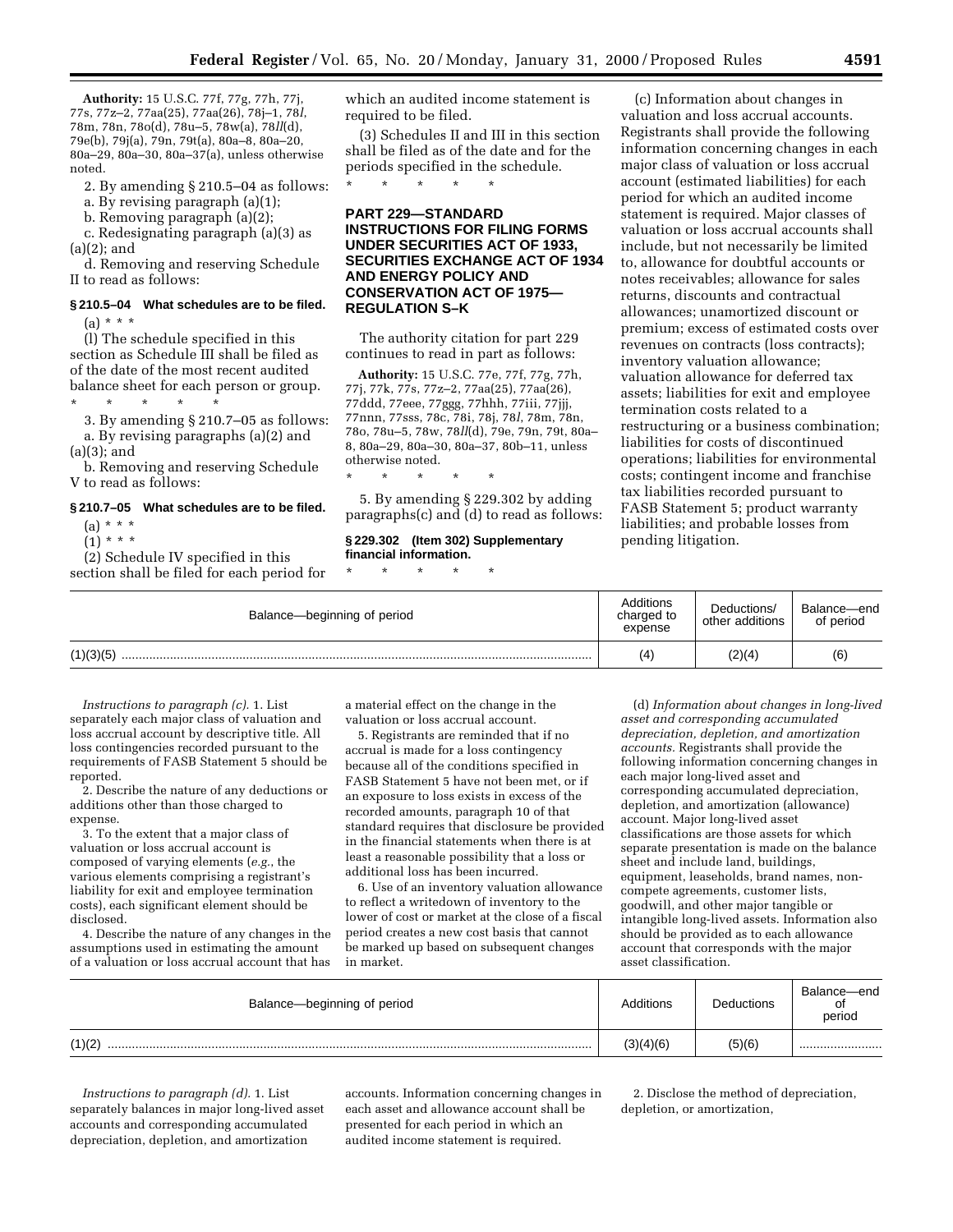estimated useful lives, and salvage values for each long-lived asset account. Separately present goodwill and corresponding accumulated amortization account balances for each significantly different useful life group. Disclosure of estimated useful lives may be provided in a range or weighted average if there is significant variance within the asset group.

3. Provide an explanation as to the nature of any additions to long-lived asset accounts that are other than at cost.

4. Provide an explanation if additions to accumulated depreciation, depletion, and amortization accounts are charged against accounts other than expenses in the income statement.

5. Provide an explanation if the deduction from the asset and related allowance accounts related to assets sold or retired during the period is at an amount other than cost.

6. Provide an explanation for any significant and unusual asset additions, abandonments, retirements, or other adjustments ( *e.g.*, foreign currency translation) or any significant and unusual changes in the general character and location of principal plants and units that occurred during the period

# **PART 249—FORMS PRESCRIBED UNDER THE SECURITIES ACT OF 1934**

6. The authority citation for Part 249 continues to read in part as follows:

**Authority:** 15 U.S.C. 78a, *et seq.*, unless otherwise noted;

\* \* \* \* \* 7. By amending Form 20–F (referenced in § 249.220f) as effective September 30, 2000, by adding Item 8C in Part I and removing the reference ''§ 210.12–09,'' in paragraph (a) of Item 17, Part IV to read as follows:

[**Note:** The text of Form 20–F does not, and the amendment will not, appear in the Code of Federal Regulations.]

### **Form 20–F**

**Registration Statement Pursuant to Section 12 (b) or (g) of the Securities Exchange Act of 1934**

or

**Annual Report Pursuant to Section 13 or 15(d) of the Securities Exchange Act of 1934** or

**Transition Report Pursuant to Section 13 or 15(d) of the Securities Exchange Act of 1934** \* \* \* \* \*

# **Part I**

# **Item 8C. Supplementary Financial Information**

(a) *Information about changes in valuation and loss accrual accounts.* Registrants shall provide the following information concerning changes in each major class of valuation or loss accrual account (estimated liabilities) for each period for which an audited income statement is required. Major classes of valuation or loss accrual accounts shall include, but not necessarily be limited to, allowance for doubtful accounts or notes receivables; allowance for sales returns, discounts and contractual allowances; unamortized discount or premium; excess of estimated costs over revenues on contracts (loss contracts); inventory valuation allowance; valuation allowance for deferred tax assets; liabilities for exit and employee termination costs related to a restructuring or a business combination; liabilities for costs of discontinued operations; liabilities for environmental costs; contingent income and franchise tax liabilities recorded pursuant to FASB Statement 5; product warranty liabilities; and probable losses from pending litigation.

| Balance-beginning of period | Additions<br>charged to<br>expense | Deductions/<br>other<br>additions | Balance-end<br>of period |
|-----------------------------|------------------------------------|-----------------------------------|--------------------------|
| (1)(3)                      | $\left( 4\right)$                  | (2)(4)                            |                          |

*Instructions to Paragraph (a).* 1. List separately each major class of valuation and loss accrual account by descriptive title. All recorded loss contingencies should be reported.

2. Describe the nature of any deductions or additions other than those charged to expense.

3. To the extent that a major class of valuation or loss accrual account is composed of varying elements (*e.g.*, the various elements comprising a registrant's liability for exit and employee termination costs), each significant element should be disclosed.

4. Describe the nature of any changes in the assumptions used in estimating the amount of a valuation or loss accrual account that has a material effect on the change in the valuation or loss accrual account.

(b) *Information about changes in long-lived asset and corresponding accumulated depreciation, depletion, and amortization accounts.* Registrants shall provide the following information concerning changes in each major long-lived asset and

corresponding accumulated depreciation, depletion, and amortization (allowance) account. Major long-lived asset classifications are those assets for which separate presentation is made on the balance sheet and include land, buildings, equipment, leaseholds, brand names, noncompete agreements, customer lists, goodwill, and other major tangible or intangible long-lived assets. Information also should be provided as to each allowance account that corresponds with the major asset classification.

| Balance—beginning of period | Additions | <b>Deductions</b> | Balance-end<br>of period |
|-----------------------------|-----------|-------------------|--------------------------|
| (1)(2)                      | (3)(4)(6) | (5)(6)            |                          |

*Instructions to paragraph (b).* 1. List separately balances in major long-lived asset accounts and corresponding accumulated depreciation, depletion, and amortization accounts. Information concerning changes in each asset or allowance account shall be presented for each period in which an audited income statement is required.

2. Disclose the method of depreciation, depletion, or amortization, estimated useful lives, and salvage values for each long-lived asset account. Disclosure of estimated useful lives may be provided in a range or weighted average if there is significant variance within the asset group. Separately present goodwill and corresponding accumulated amortization account balances for each significantly different useful life group.

3. Provide an explanation as to the nature of any additions to long-lived